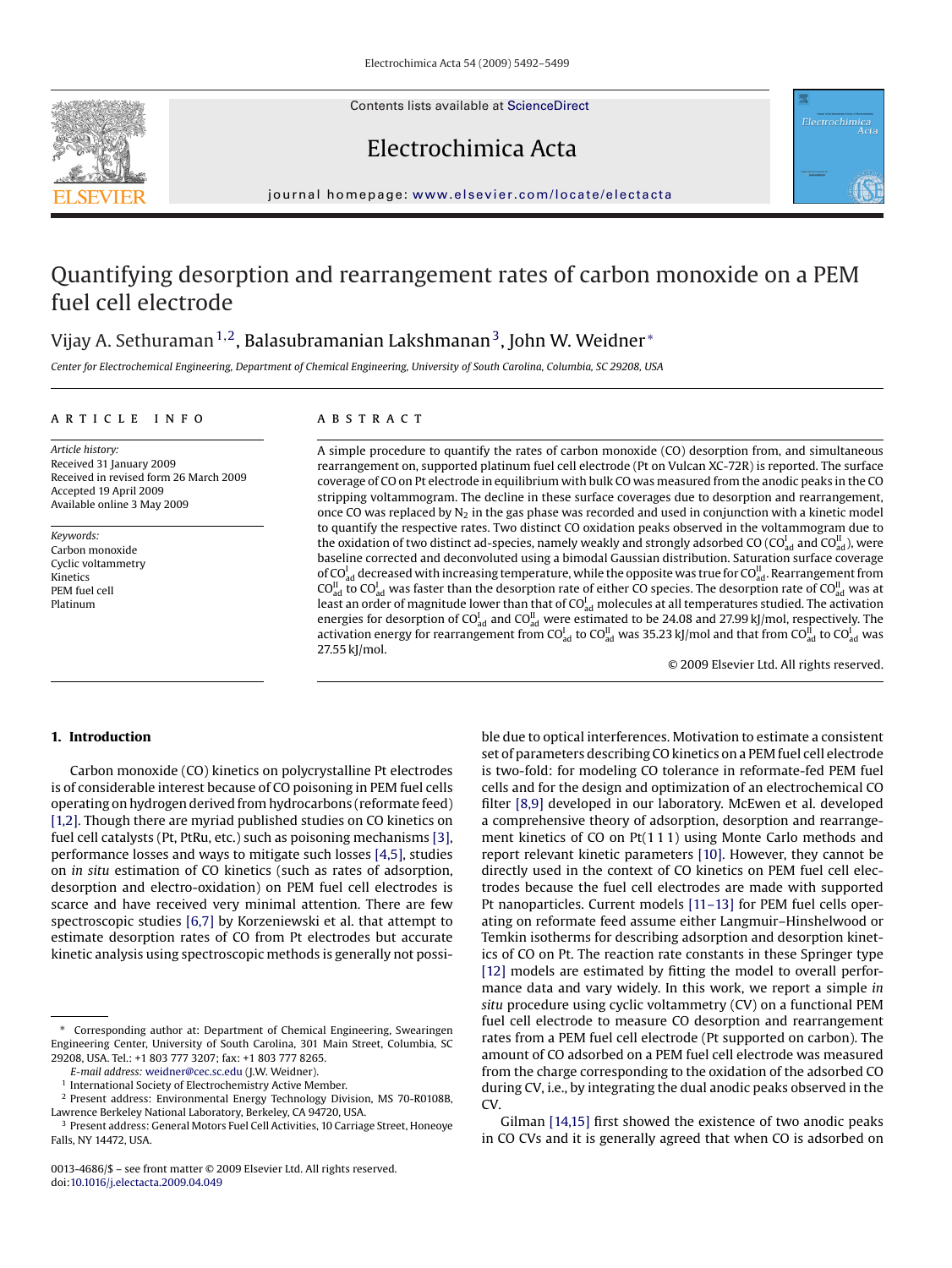Pt under steady-state conditions and at potentials in the neighborhood of hydrogen reversible potential, two anodic peaks appear in the stripping voltammogram [\[16–21\]. T](#page-6-0)he spectroscopic nature of CO adsorption on Pt was studied in the early 1950s by Eischens and Pliskin [\[22\]](#page-7-0) using infrared techniques, where they showed evidence for two types of CO structures adsorbed on Pt supported on cabosil and alumina. The spectroscopic nature of the adsorbed CO has been well studied since then using a variety of techniques and was shown to be dependent on the surface coverage, the potential of the electrode at which CO was adsorbed [\[23–25\]](#page-7-0) and temperature [\[26,27\].](#page-7-0) Surface coverage of one of the CO species was shown to be higher than the other in surfaces adsorbed at higher potentials (>0.5 V vs. SHE) [\[23\]. I](#page-7-0)n addition, the kinetics of CO electro-oxidation on Pt nanoparticles was also shown to depend on the particle size [\[28–32\], c](#page-7-0)atalyst loading on the support [\[33\],](#page-7-0) crystalline defects [\[34\]](#page-7-0) and structure [\[35,36\]. T](#page-7-0)hough no clear correlation exists in the literature between nature of CO adsorption onto Pt nanoparticles and their oxidation potentials [\[37\], m](#page-7-0)ajority of the studies attribute the peak-splitting observed in the CO stripping voltammetry for carbon supported Pt nanoparticles to particle size [\[29,35,38\]. I](#page-7-0)f the shape of the Pt nanoparticle is assumed to be a cubo-octahedral structure consisting of (1 1 1) and (1 0 0) facets bound by edge atom rows similar to the topmost rows of (1 1 0) surface, then benchmark studies on single-crystal surfacesmay be used to understand the nature of CO adsorption on these nanoparticles [\[39,40\].](#page-7-0)

The first step towards using results from single-crystal studies on Pt nanoparticles would be to arrive at a surface distribution of crystallographic faces on an averaged particle size. This was accomplished by using Van Hardeveld's classical work on the statistics of surface atoms and surface sites on metallic particles [\[41,42\]. F](#page-7-0)or the average Pt particle size of 5 nm (for the batch of 40 wt% Pt/C ETEK catalyst we used in this study, see Fig. 1 and assuming the shape of the Pt particle to be cubo-octahedral) [\[29\], w](#page-7-0)e estimate that ∼70% of the surface is  $Pt(111)$  with the rest  $Pt(100)$  and edge and corner sites [\[43\]. M](#page-7-0)arkovic et al. studied CO oxidation on Pt(1 1 1) in acid solutions at room temperature using voltammetry on a rotating disc electrode (RDE) in conjunction with *in situ* surface X-ray diffraction (XRD) measurements. They reported the presence of weakly (CO $_{\rm ad}^{\rm I}$ ) and strongly (CO $_{\rm ad}^{\rm II}$ ) bound CO species and that the former forms at saturation coverage and assumes a  $p(2 \times 2)$  structure containing three CO molecules per unit cell (0.75 CO/Pt) and its oxidative removal was accompanied by simultaneous relaxation of CO adlayer with the remaining CO $_{\text{ad}}^{\text{II}}$  (0.6 CO/Pt) assuming a new bonding state [\[44\].](#page-7-0) The electro-oxidation of CO $_{\text{ad}}^{\text{I}}$  and CO $_{\text{ad}}^{\text{II}}$  were respectively attributed to the first and second peaks observed in the CO stripping voltammograms. We therefore use these CO/Pt values to calculate the number of Pt sites with weakly and strongly adsorbed CO molecules based on the respective coulombic charges obtained from the CO stripping voltammograms. Though these conclusions are valid only for Pt(1 1 1) surfaces, we use these results in analyzing CO desorption and rearrangement kinetics in this study because the majority of the surface is Pt(1 1 1).

The objective of this work is not to theorize CO adsorption and desorption mechanisms on Pt nanoparticles but to develop a procedure to quantify desorption and rearrangement rates of  $CO_{ad}^I$  and  $CO<sup>II</sup><sub>ad</sub>$  species, as indicated by voltammetry data. This is accomplished by first measuring the surface coverages of CO $_{\rm ad}^{\rm I}$  and CO $_{\rm ad}^{\rm II}$ after saturation with CO in the gas phase. The observed decline in these surface coverages due to desorption and rearrangement, once CO was replaced by  $N_2$  in the gas phase, were then measured as a function of desorption time. The relevant rate constants were then estimated by fitting this data to a kinetic model. The respective activation energies were estimated by repeating these procedures at different temperatures.





**Fig. 1.** (a) Bright-field high-resolution transmission electron micrograph of 40% Pt on carbon (Vulcan XC-72R) catalyst used in this study. The Pt particles appear darker relative to the carbon support. The particle size distribution of the catalyst was determined using transmission electron microscopy (TEM, Hitachi H-8000, Japan). (b) Histogram of mean particle diameter, in the size range of 0–10 nm shown along with a Gaussian distribution fit. The mean diameter was  $5.4 + 0.15$  nm and the standard deviation was 1.667 nm.

## **2. Experimental**

## *2.1. Fuel cell electrode fabrication*

Pt catalyst ink with 75% catalyst and 25% Nafion® (dry solids content) was prepared with commercially available 40 wt% Pt on Vulcan XC-72R E-TEK® catalyst (PEMEAS Fuel Cell Technologies, Somerset, NJ). Nafion<sup>®</sup> in the form of perfluorosulfonic acid–PTFE copolymer (5% w/w solution, Alfa Aesar, Ward Hill, MA) was used. The catalyst ink was sprayed onto gas diffusion layers (ELAT® GDL, 10 cm2 active area, PEMEAS Fuel Cell Technologies, Somerset, NJ) with  $N_2$  brush (Paasche Airbrush Company, Chicago, IL), air dried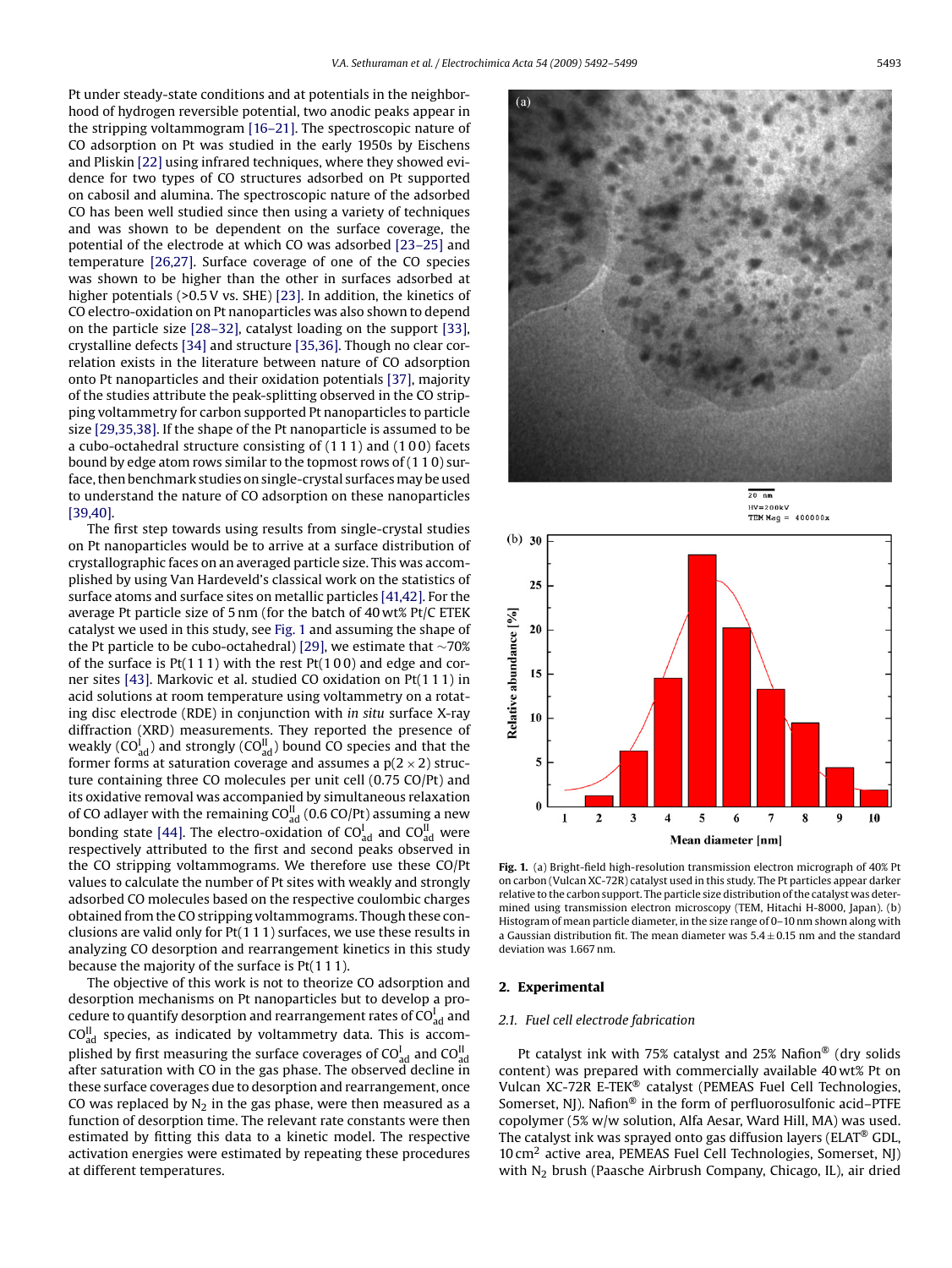<span id="page-2-0"></span>for 30 min and then dried under vacuum (381 mmHg) at 110  $\degree$ C for 10 min to evaporate any remaining solvent. This process was repeated until a catalyst loading of  $0.5$  mg Pt/cm<sup>2</sup> was achieved. Two such catalyst coated GDLs were then bonded to either side of a pretreated Nafion® 112 membrane (Alfa Aesar, Ward Hill, MA) by hot pressing (140 ◦C), for 2 min at 3450 kPa to make a membrane electrode assembly (MEA). The MEA was then assembled into a fuel cell with single channel serpentine flow field plates (Fuel Cell Technologies Inc., Albuquerque, NM). The cell was operated at  $0.4$  A/cm<sup>2</sup> for 8 h at 70 ◦C and 101.325 kPa with a flow of 0.12 standard liters per minute (SLM)  $H_2$  and 0.36 SLM air on the anode and cathode sides, respectively. Polarization (*V*–*I*) curves were recorded and compared to a baseline *V*–*I* curve to confirm that the fuel cell was working properly. All pure gases (except for industrial grade air) used in the experiments were obtained from Air Products and were certified ultra high purity (UHP).

# *2.2. CO coverage*

After the fuel cell conditioning process, the cathode gas was switched to  $H<sub>2</sub>$  at 0.05 SLM, which acted as counter and reference electrode (i.e., dynamic hydrogen electrode, DHE). All potentials reported here refer to this electrode. The anode gas was switched to  $N_2$  at 0.1 SLM. After allowing the  $N_2$  to purge through the fuel cell channels, flow was switched to 476 ppm CO in  $N_2$  (hereafter referred to as  $CO/N<sub>2</sub>$ ) at 0.10 SLM for 300 s. This exposure time was approximately twice the residence time of the gas channels and ensured complete exposure of the Pt to CO. Nitrogen flow was restored after this exposure. An exposure time of  $300 \pm 100$  s did not affect the results shown here and that electrode reaches a steadystate condition (i.e., the surface coverage did not change with time; see Section [3](#page-4-0) for [Fig. 4\).](#page-4-0) After a wait period of 30 s, the cell was held at a constant potential of 50 mV for 25 s followed by a CV at the rate of 20 mV s−<sup>1</sup> from 50 to 1150 mV and back to 50 mV. This scan rate was chosen because higher scan rates (i.e., >50 mV s<sup>-1</sup>) caused the two distinct peaks to collapse onto each other and lower scan rates (i.e., <1 mV s<sup>-1</sup>) took too long and the timescales were such that CO desorption interfered with the measurement of CO surface coverage. Experiments were conducted using a M263A potentiostat/galvanostat (Princeton Applied Research Inc., Oak Ridge, TN) and ECHEM® software made by EG&G. The area under the CO oxidation peak, Q<sub>CO</sub>, in the potential window 600-850 mV relative to the background current was used to calculate the amount of CO oxidized, which was taken to be the amount of CO adsorbed. The area under H<sub>2</sub> desorption peak,  $Q_H$ , in the potential window 50–350 mV corrected for the background was also measured. The experiment was repeated for various durations of  $CO/N<sub>2</sub>$  exposure. Between each experiment, another CV was performed on the electrode and the resulting CV overlapped with the background, confirming that all adsorbed CO was oxidized in the first cycle.

Fig. 2 shows a representative CV before and after CO adsorption. The dotted and the solid lines correspond to a clean and CO adsorbed electrode, respectively. The broad peak between 50 and 400 mV and the two distinct peaks between 600 and 1000 mV correspond to hydrogen (Pt–H→Pt + H<sup>+</sup> + e−) and CO oxidation (Pt<sub>*x*</sub>–CO + Pt<sub>*x*</sub>–H<sub>2</sub>O → 2*x*Pt + CO<sub>2</sub> + 2H<sup>+</sup> + 2e<sup>−</sup>; *x* = *h*, *k*) with their electrochemical areas represented by  $Q_H$  and  $Q_{CO}$ , respectively. The areas under hydrogen and CO peaks were 598 mC and 880 mC, respectively. The charge under the voltammetric peaks for hydrogen desorption, corrected for double layer charging was assumed to correspond to one hydrogen atom on each Pt atom on the surface. Oxidation current from CO covered electrode in the 50–400 mV potential window was used as the baseline for estimating the coulombic area of hydrogen desorption. Current from a clean electrode in the 500–800 mV potential window was used as the baseline for estimating the coulombic area corresponding to CO oxi-



**Fig. 2.** CV obtained on a 40% Pt supported on XC-72R Nafion® composite electrode after exposure to 476 ppm CO in N<sub>2</sub> for 300 s at 25 °C and 101.325 kPa.  $Q_H$  and  $Q_{CO}$ correspond to the amount of  $H_2$  and CO oxidized, respectively. The dotted and the solid lines correspond to CVs from a clean and a CO covered (steady-state coverage) electrode, respectively.

dation. This procedure is similar to that of Arenz et al. [\[28\]. I](#page-7-0)t should be noted that the coulometric procedure described by Gómez et al. [45] to evaluate charge due to CO oxidation from voltammograms is applicable only where there is pseudo-capacitance through adsorption of anions present in the electrolyte.

#### *2.3. CO desorption*

To extract the rate of CO desorption from the Pt/C electrodes the amount of CO remaining on the electrode was determined as a function of desorption time. The electrode was exposed to  $CO/N<sub>2</sub>$  for 300 s after which the flow on the anode side was switched to  $N_2$ . A CV was conducted after waiting for a specific duration called as desorption time. The cell was at open circuit (*ca.* 80 mV vs. DHE) during CO exposure and desorption steps. The area under the CO oxidation peaks in the resulting CVs was estimated as outlined below. The adsorption, desorption and voltammetry steps were repeated for various desorption times and temperatures.

The CVs obtained on a CO covered electrode were baseline corrected and the peaks were deconvoluted with a bimodal Gaussian distribution using commercially available software (Tablecurve2D®, Systat® Software Inc., San Jose, CA). The general form of bimodal Gaussian distribution used for this case is given as:

$$
I = ae^{-((V-b)/c)^2} + de^{-((V-e)/f)^2}
$$
\n(1)

The process for deconvoluting the two peaks involved the following steps: baseline corrected data was imported into the Tablecurve2D®, data was filtered to represent the voltage window of interest, the filtered data was fit to a general form of a bimodal Gaussian distribution and the fitting parameters (*a*, *b*, ..., *f*) were iterated to maximize the  $R^2$  and *F*-value. The result of this process for the CV shown in Fig. 2 is given in [Fig. 3.](#page-3-0) The resulting fit for all deconvolutions had an  $R^2$  greater than 0.98 and the deconvolution parameters were estimated with a 95% or higher confidence interval. The deconvolution in [Fig. 3](#page-3-0) shows two overlapping peaks with a peak height of about 100 mA and 75 mA for the first and second peaks, respectively. The miniscule shoulder observed on the left side of the first peak was routinely observed on most of the CVs conducted at lower temperatures (<40 $\degree$ C). This could be due to a third kind of adsorption, i.e., CO on a hollow site. This shoul-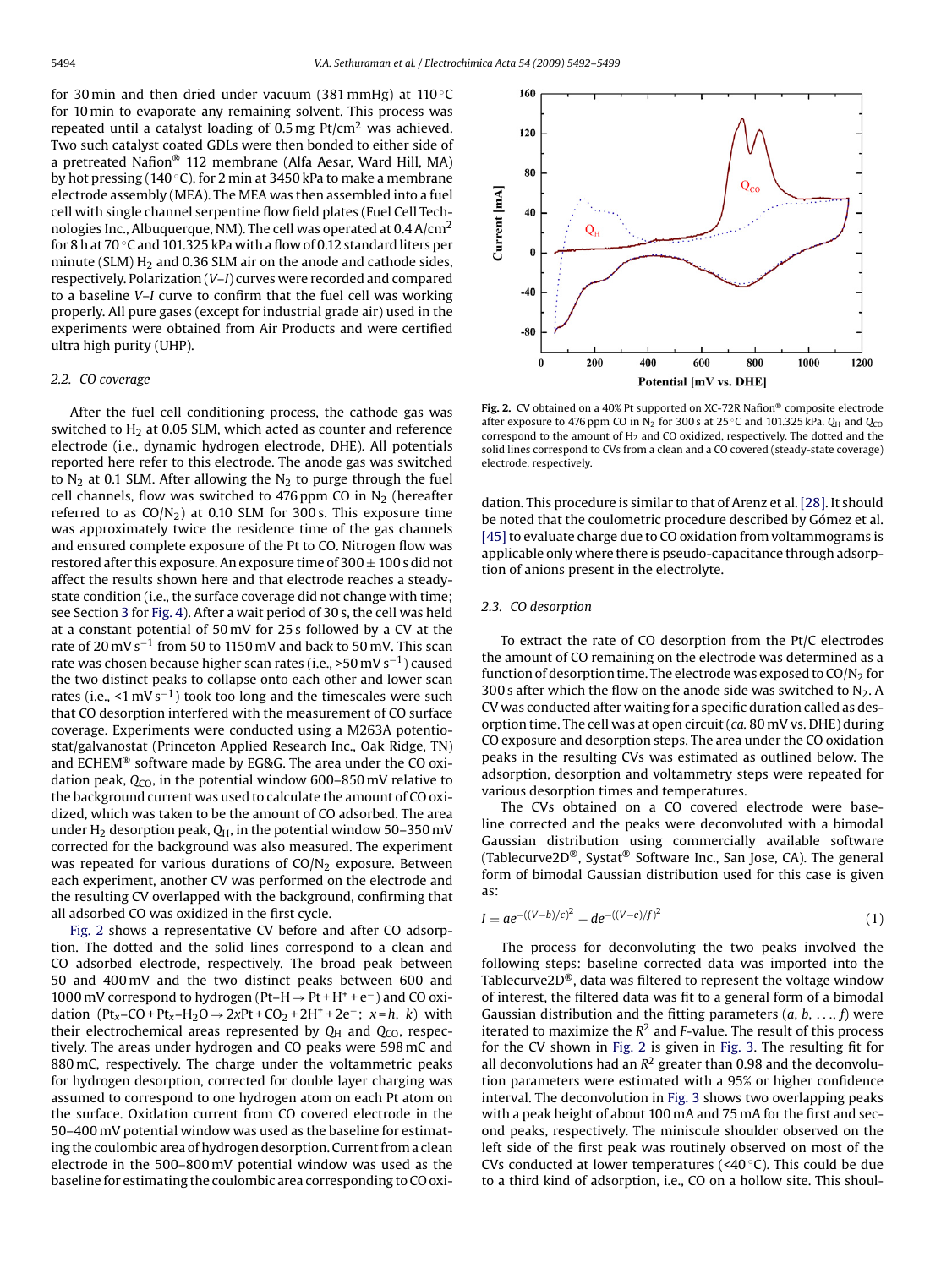<span id="page-3-0"></span>

Fig. 3. Baseline corrected CO oxidation peaks (from [Fig. 2\)](#page-2-0) deconvoluted using bimodal Gaussian distribution (Eq. [\(1\)\)](#page-2-0) shown along with the sum of two peaks. The lines (dot, dot-dash, and solid line) correspond to peaks I, II and I + II, respectively. The following parameters (Eq.  $(1)$ ) were used for this fit:  $a = 100.13$ ,  $b = 735.42$ , *c* = 45.28, *d* = 74.75, *e* = 820.86 and *f* = 49.4.

der or the 'third peak' was treated as oxidation of a weakly bound CO molecule in this work. The sum of these two peaks was fit to the experimental data with an  $R^2$  greater than 0.99. The only purpose for describing the CO coverage through a bimodal Gaussian distribution was to estimate the charge under the peaks. It was not to establish this distribution as the true representation of what is happening at the surface. Statistically we achieved an excellent fit and therefore any other assumed distributions would not have been any more accurate.

#### *2.4. Model development*

The first peak occurring at a lower potential was assigned to the oxidation of weakly adsorbed CO molecules  $(CO_{ad}^I)$  and the area under this peak was designated as  $Q_{\text{CO}}^{\text{I}}$ . Similarly, the second peak occurring at a higher potential was assigned to the oxidation of strongly adsorbed CO molecules (CO $_{ad}^{\text{II}}$ ) and the area under this peak was designated as  $Q^{\text{II}}_{\text{CO}}$ . It must be noted here that the hydroxyl species (OH<sub>ads</sub>) play an important role in the electro-oxidation of CO<sub>ads</sub> and thus in principle could influence the shape of the two CO oxidation peaks. This is because  $OH_{ads}$  is an intermediate in the ratedetermining step for CO oxidation ( $CO_{ad} + OH_{ad} \rightarrow CO_2 + H^+ + e^-$ ) [\[46\]. H](#page-7-0)owever, the formation of OH<sub>ads</sub> on Pt occurs at a much faster rate compared to the electro-oxidation of either of the CO species and therefore not kinetically limiting [\[47,48\]. T](#page-7-0)he fraction of Pt sites covered by CO $_{\text{ad}}^{\text{I}}$  and CO $_{\text{ad}}^{\text{II}}$  were expressed respectively as:

$$
\theta_{\rm CO}^{\rm I} = \frac{h_{\rm I} Q_{\rm CO}^{\rm I}}{\left[ h_{\rm I} Q_{\rm CO}^{\rm I} + h_{\rm II} Q_{\rm CO}^{\rm II} \right]_{\rm max}}\tag{2}
$$

$$
\theta_{\rm CO}^{\rm II} = \frac{h_{\rm II} Q_{\rm CO}^{\rm II}}{\left[ h_{\rm I} Q_{\rm CO}^{\rm I} + h_{\rm II} Q_{\rm CO}^{\rm II} \right]_{\rm max}}\tag{3}
$$

where  $[h_{\rm I}Q_{\rm CO}^{\rm I} + h_{\rm II}Q_{\rm CO}^{\rm II}]_{\rm max}$  was the maximum area under the CO peaks. The parameters *h*<sub>I</sub> and *h*<sub>II</sub> correspond to the reciprocal of number of CO molecules adsorbed per Pt site (CO/Pt) for CO $_{\text{ad}}^{\text{I}}$  and CO $_{\rm ad}^{\rm II}$ , respectively. Values of 1/h<sub>I</sub> = 0.75 and 1/h<sub>II</sub> = 0.6 based on data from Markovic et al. [\[44\]](#page-7-0) were used. The fraction of Pt sites covered by CO molecules was the sum of fractional coverage of  $\mathrm{CO}_\mathrm{ad}^\mathrm{I}$  and

$$
\theta_{\rm CO} = \theta_{\rm CO}^{\rm I} + \theta_{\rm CO}^{\rm II} \tag{4}
$$

The fraction of the vacant sites,  $\theta_{\rm v}$  was obtained from the site balance:

$$
\theta_{\rm V} = 1 - \theta_{\rm CO} = 1 - \theta_{\rm CO}^{\rm I} - \theta_{\rm CO}^{\rm II} \tag{5}
$$

Good agreement on site balance based on  $Q_H$  and  $Q_{CO}$  was reached by using CO/Pt values reported by Markovic et al. (i.e., 0.75 CO/Pt for  $Q_{\text{CO}}^{\text{I}}$  and 0.6 CO/Pt for  $Q_{\text{CO}}^{\text{II}}$  along with the fractional coverage obtained from the deconvolution results. The value of  $[h]Q_{\text{LO}}^{\text{I}} + h_{\text{II}}Q_{\text{U}}^{\text{II}}|_{\text{max}}$  was within 5% of 2 $Q_{\text{H}}^{\text{O}}|_{\text{max}}$  indicating slightly less than a monolayer coverage of CO on the Pt/C electrodes at maximum coverage (see [Fig. 2\).](#page-2-0)

CO adsorption, desorption and rearrangement proceed through the following reaction scheme, consistent with previous observation of dual modes of adsorption.

$$
CO + Pt \underset{k_{-1}}{\overset{k_1}{\rightleftharpoons}} CO_{ad}^I
$$
\n(6)

$$
k_{-3} \uparrow \downarrow k_3 \tag{7}
$$

$$
CO + Pt \stackrel{k_2}{\underset{k_{-2}}{\rightleftharpoons}} CO_{ad}^{II}
$$
 (8)

Reactions (6) and (8) correspond to the adsorption and desorption of  $CO<sup>I</sup><sub>ad</sub>$  and  $CO<sup>II</sup><sub>ad</sub>$ , respectively. Note that the Pt sites in these reactions are not meant to be stoichiometrically balanced. Reaction (7) corresponds to the rearrangement between the weakly and strongly bound CO molecules. Spectroscopic proof of surface equilibrium between  $CO_{ad}^{\text{II}}$  and  $CO_{ad}^{\text{I}}$  has been reported before [\[49\].](#page-7-0) The following general assumptions were made for developing the kinetic model:

- (1) All Pt sites were assumed equivalent.
- (2) Pt sites did not change during the experiments. Though the applied potential during CV sweeps routinely exceeded the equilibrium potential for Pt dissolution (∼1.0 V vs. DHE), Pt sites were assumed not to dissolve, migrate or ripen for the duration of the experiment. This is a valid assumption because of the duration of the applied potential, which was of the order of few minutes as opposed to the time constant for Pt dissolution and migration, which was shown to be at least two orders of magnitude higher [\[50\].](#page-7-0)
- (3) Isothermal conditions exist; and
- (4) The reactions were assumed first order with respect to reactants (i.e., CO and Pt sites), consistent with literature [\[51–53\].](#page-7-0)

The material balance for the surface coverage of Pt sites during desorption and rearrangement of  $CO<sub>ad</sub><sup>I</sup>$  and  $CO<sub>ad</sub><sup>II</sup>$  are given by Eqs. (9) and (10), respectively,

$$
\frac{\mathrm{d}\theta_{\mathrm{CO}}^{\mathrm{I}}}{\mathrm{d}t} = -k_{-1}\theta_{\mathrm{CO}}^{\mathrm{I}} - \left(\frac{1}{h_{\mathrm{II}}} - \frac{1}{h_{\mathrm{I}}}\right)k_{3}\theta_{\mathrm{CO}}^{\mathrm{I}}\theta_{\mathrm{V}} + k_{-3}\theta_{\mathrm{CO}}^{\mathrm{II}}\tag{9}
$$

$$
\frac{\mathrm{d}\theta_{\mathrm{CO}}^{\mathrm{II}}}{\mathrm{d}t} = -k_{-2}\theta_{\mathrm{CO}}^{\mathrm{II}} + \left(\frac{1}{h_{\mathrm{II}}} - \frac{1}{h_{\mathrm{I}}}\right)k_3\theta_{\mathrm{CO}}^{\mathrm{I}}\theta_{\mathrm{V}} - k_3\theta_{\mathrm{CO}}^{\mathrm{II}}\tag{10}
$$

For  $h_{\rm I}$  <  $h_{\rm II}$ . Desorption and the rearrangement rate constants were estimated using data obtained from the desorption experiments.

#### *2.5. Parameter estimation*

Eqs. (5), (9) and (10) were solved with *k*−1, *k*−2, *k*3, and *k*−<sup>3</sup> as parameters using the known initial surface coverages of the two CO species and the total CO surface coverage versus time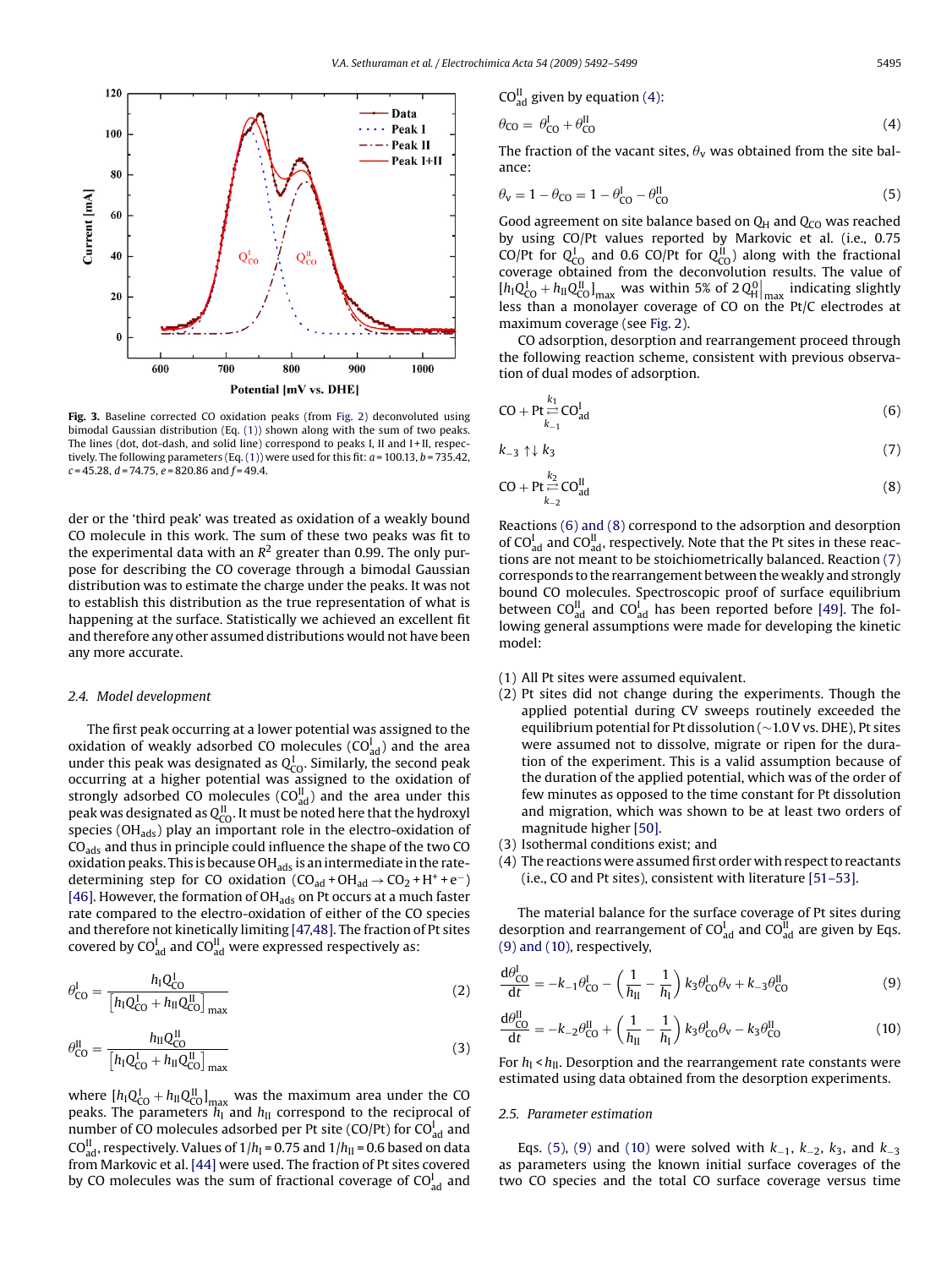# <span id="page-4-0"></span>**Table 1**

Estimated values of the parameters and the corresponding confidence intervals obtained at 50 ℃.

| Parameter            | Value                                                                            | Confidence                                               |
|----------------------|----------------------------------------------------------------------------------|----------------------------------------------------------|
| $k_{-1}$<br>$k_{-2}$ | $4.475 \times 10^{-5}$ s <sup>-1</sup><br>$1.029 \times 10^{-5}$ s <sup>-1</sup> | $\pm 5.024 \times 10^{-4}$<br>$\pm 5.024 \times 10^{-4}$ |
| $k_3$                | $2.063 \times 10^{-5}$ s <sup>-1</sup>                                           | $\pm 2.285 \times 10^{-4}$                               |
| $k_{-3}$             | $7.809 \times 10^{-5}$ s <sup>-1</sup>                                           | $\pm 5.024 \times 10^{-4}$                               |

data. The Levenberg–Marquardt method [\[54\], a](#page-7-0) non-linear parameter estimation procedure, was used to estimate these parameters. Numeric Dsolve® subroutines in Maple® (Maplesoft®, Waterloo, ON, Canada) were used to solve the differential equations. Estimated values of the parameters and the corresponding confidence intervals obtained at 50 $°C$  are given in Table 1. The activation energies were estimated from data obtained by repeating the experiments at different temperatures and by fitting the estimated rate constants to the form:

$$
k_n = k_n^0 \exp\left(\frac{-E_a}{RT}\right) \tag{11}
$$

where *E*<sup>a</sup> was the corresponding activation energy.

# **3. Results and discussion**

Fig. 4 shows CVs obtained on a Pt electrode with  $N_2$  in the gas phase after exposure to 476 ppm CO in  $N_2$  for different exposure times and for a clean Pt electrode. The amount of CO adsorbed was equal to the amount fed for all exposure times below 300 s. The CO adsorption on Pt in this system was transport limited (i.e., limited by the amount fed) and an implication of this was that the adsorption rate constants  $(k_1$  and  $k_2$ ) could not be reliably measured. The amount of CO adsorbed and the nature of oxidation peaks did not change for exposure times greater than 300 s. For example, the CVs corresponding to exposure times of 300 and 450 s shown in Fig. 4 overlap.

Fig. 5 shows some of the CVs from a set of CVs obtained on Pt electrode after exposure to 476 ppm CO in  $N_2$  at 0.10 SLM for 300 s as a function of temperature. With the increase in temperature, the CO peak shifts towards lower potential. For example, the potential corresponding to the peak current decreased from 609 to 559 mV when the temperature increased from 70 to 90 $\degree$ C. Conversely, the peak current increased from 770 to 970 mA for the same increase in tem-



Fig. 4. Cyclic voltammograms on Pt composite electrode with  $N_2$  in gas phase after exposure to 476 ppm CO in  $N_2$  at a flow rate of 0.10 SLM for various exposure times (shown in the legend) and for a clean Pt composite electrode (- - -). The experiments were conducted at 25 ◦C and 101.325 kPa.



**Fig. 5.** CVs obtained on a Pt composite electrode after exposure to 476 ppm CO in N<sub>2</sub> for 300 s. The experiments were conducted at 101.325 kPa and different temperatures as indicated in the legend.

perature mentioned above. Both phenomena are well documented in the literature [\[55\]. H](#page-7-0)owever, the change in the peak structure with increase in temperature, as seen in Fig. 5, had never been discussed before in the literature. It is possible that the temperature dependent electro-oxidation kinetics could be different for  $CO<sup>I</sup><sub>ad</sub>$ and  $CO_{ad}^{\text{II}}$  but a detailed analysis along these lines is beyond the scope of this article. These voltammograms are reflective of the initial surface coverages and not due to the rearrangement between the two CO species. This is because, the rearrangement rates are slower and, as will be showed later, are typically of the order of desorption rates. Fig. 6 shows the surface coverages of  $CO<sup>I</sup><sub>ad</sub>$  and  $CO<sup>II</sup><sub>ad</sub>$  obtained from the set of CVs shown in Fig. 5. These represent the initial CO coverage for the fit to the rate expressions given by [\(9\) and \(10\). T](#page-3-0)he sum of these coverages (Eq.  $(4)$ ) was  $1 \pm 0.05$ , which is expected because the anodic reaction in a functional PEM fuel cell with Pt anode completely shuts off at these temperatures (i.e.,  $25-110$  °C) when the CO concentration in the anodic stream is 500 ppm. In other words, in the presence of CO (500 ppm in  $N_2$ ) in the gas phase no vacant Pt sites exist. This justifies, in part, the



**Fig. 6.** Experimentally measured surface coverages of CO $_{\text{ad}}^{\text{I}}$  ( $\bullet$ ) and CO $_{\text{ad}}^{\text{II}}$  ( $\bigcirc$ ) as a function of temperature. These data points were obtained by deconvoluting the CVs from the dataset shown in Fig. 5 and using the resulting coulombic charges in Eqs. [\(2\) and \(3\). T](#page-3-0)he sum of these two coverages ( $\blacksquare$ ) was  $1 \pm 0.05$ .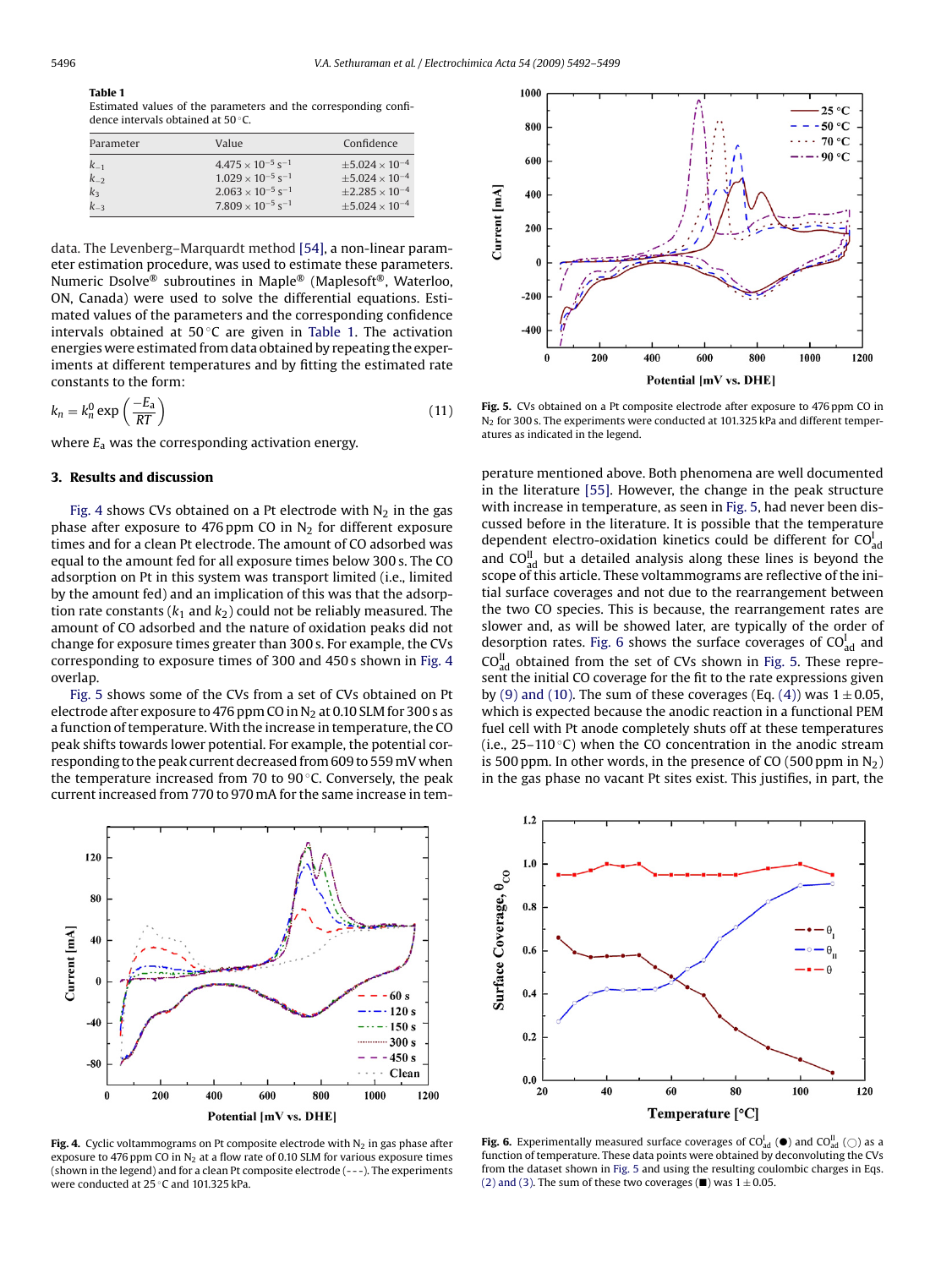<span id="page-5-0"></span>

**Fig. 7.** CVs on a Pt composite electrode under  $N<sub>2</sub>$  flow after three sample desorption times. The electrodes were initially exposed to 476 ppm CO in  $N_2$  for 300 s at 95 °C and 101.325 kPa.

applicability of results from well-defined single-crystal studies to our study on Pt nanoparticles (i.e., the assumption of  $h<sub>I</sub>$  and  $h<sub>II</sub>$  values). An important implication of  $\theta_{\text{CO}}$  being 1 is that the adsorption rate constants cannot be measured using [\(9\) and \(10\).](#page-3-0)

Fig. 7 shows CVs on Pt electrode after various desorption times at 95 ◦C. The peak current and the CO oxidation area decrease with the increase in desorption time confirming considerable desorption of CO molecules in the given period. For example, the peak current decreased from 555 to 447 mA and the peak potential decreased from 542 to 534 mV when the desorption time was increased from 5 to 15 min, respectively. The decrease in peak potential with increasing desorption time can be attributed to the lower surface coverage which enables the formation of oxidative OH species at lower potentials and is consistent with similar observation on singlecrystal Pt electrodes by Cuoto et al. [\[20\].](#page-7-0) On close inspection, a shoulder growth occurring at potentials lower that the main peak can be seen even for short duration (less than 300 s). Even though there was considerable reduction in the area under the CO peak, there was no corresponding increase in the area under the hydrogen oxidation region suggesting that not much free sites are formed. This could only be explained, if  $\mathrm{CO}_\mathrm{ad}^\mathrm{I}$  were rearranging to  $\mathrm{CO}_\mathrm{ad}^\mathrm{I}$ thereby leading to minimal change in free sites even after considerable decrease in CO area. Therefore, the shoulder occurring at lower potentials was attributed to the increase in the surface coverage of  $CO_{ad}^I$ .

Fig. 8 shows the overall surface coverage of CO as a function of desorption time at 95 ◦C. The data points were obtained from the CVs shown in Fig. 7 and the solid line correspond to the least squares fit. The parameter estimation procedure involved solving for the desorption and rearrangement rate constants using Eqs. [\(9\) and](#page-3-0) [\(10\)](#page-3-0) together with their initial conditions. The model predictions using the fitted parameters are shown in Fig. 9. The CO $_{ad}^{I}$  ( $\bullet$ ) and  $\text{CO}_\text{ad}^\text{II}$  ( $\odot$ ) surface coverages are indicated as a function of desorption time. The predicted surface coverages for CO $_{\rm ad}^{\rm I}$  and CO $_{\rm ad}^{\rm II}$  compare very well with the individual areas validating the parameter estimation procedure. This also validates the individual surface coverage measurements from the CO peaks observed in the voltammograms and that OH<sub>ads</sub> formation kinetics did not influence or alter the individual surface coverages. In other words, if  $OH<sub>ads</sub>$  were to influence peak separation (and therefore causing erroneous measurement of individual surface coverages), then desorption and rearrangement parameters estimated using the overall surface coverage data would not have successfully predicted the individual surface coverages. It



**Fig. 8.** Total surface coverage of CO as a function of desorption time at 95 ◦C and 101.325 kPa. The data  $(\bullet)$  was fit (solid line) to the sum of Eqs. [\(9\) and \(10\).](#page-3-0)

must be noted that the confidence for the rearrangement rate constants was relatively low due to fewer number of data points in the medium range of desorption times.

The parameter estimation routine was repeated for experimental data obtained at temperatures between 50 and 95 ◦C and the kinetic rate constants were determined. The values and confidence intervals are given in [Table 1. A](#page-4-0)nalysis was done in this temperature range because CO desorption was too slow at lower temperatures (i.e., <50 ◦C). Also, at temperatures higher than 100 ◦C, deconvoluting the CVs with good confidence tends to be difficult. [Fig. 10](#page-6-0) shows the Arrhenius plot of the parameters from 50 to 95 ◦C. The symbols correspond to the different kinetic rate constants as indicated by the legend. The rate constants (symbols) in [Fig. 10](#page-6-0) was fit to Eq. [\(11\), r](#page-4-0)esulting in

$$
k_{-1} = 0.3304 \exp\left(-\frac{24082}{RT}\right), \quad k_{-2} = 0.387 \exp\left(-\frac{27995}{RT}\right),
$$
\n
$$
k_3 = 8.9484 \exp\left(-\frac{35229}{RT}\right), \quad k_{-3} = 1.8686 \exp\left(-\frac{27550}{RT}\right) \quad (12)
$$

The activation energy for desorption of  $CO_{ad}^I$  and  $CO_{ad}^{\text{II}}$  were 24.08 and 27.99 kJ/mol, respectively. The activation energy for rear-



**Fig. 9.** Surface coverages of CO $_{ad}^{I}$  ( $\bullet$ ) and CO $_{ad}^{II}$  ( $\bigcirc$ ) molecules measured at 95 °C and 101.325 kPa were compared to model predictions.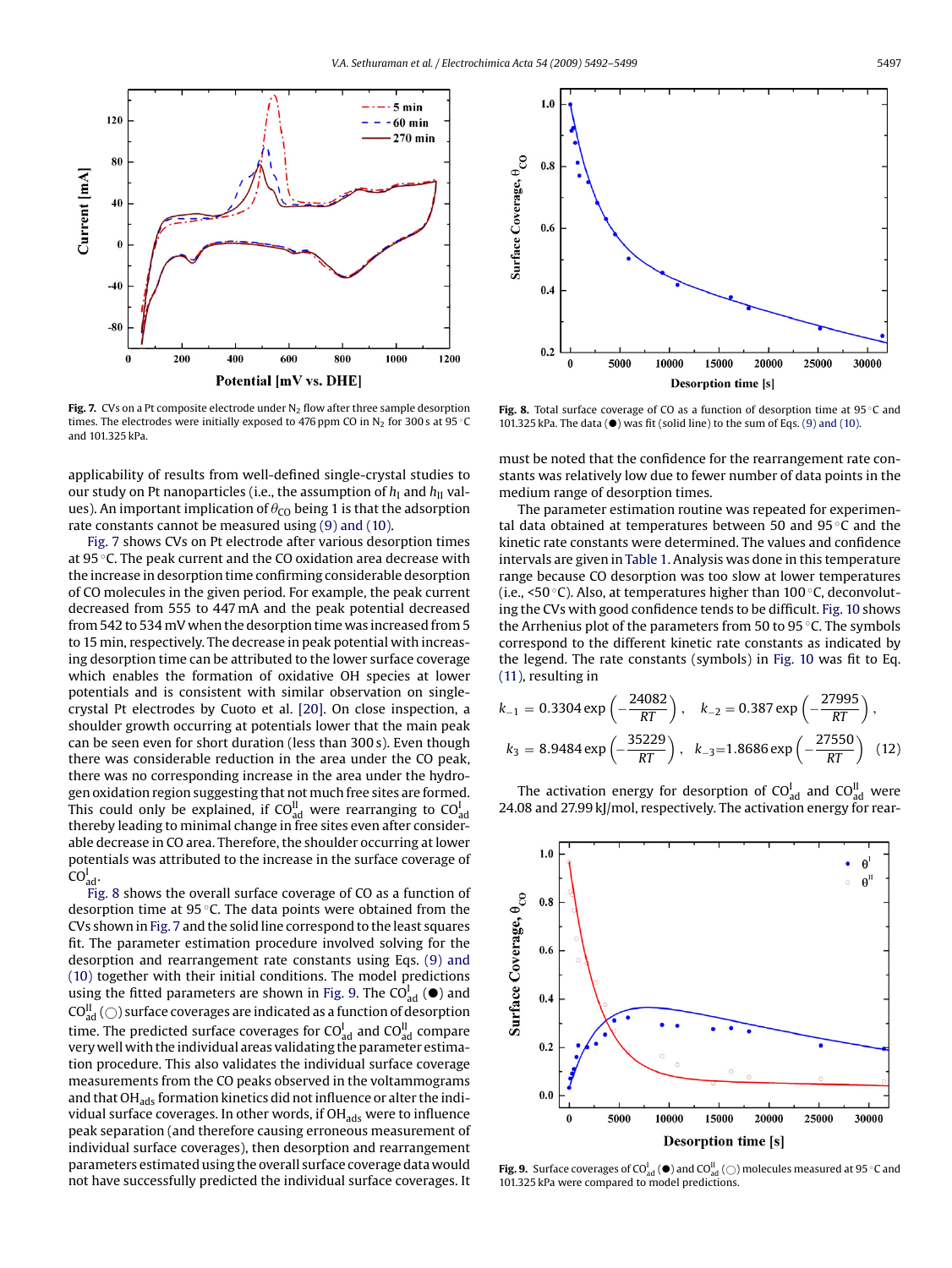<span id="page-6-0"></span>

**Fig. 10.** Arrhenius plots for desorption ( $k_{-1}$  and  $k_{-2}$ ) and rearrangement ( $k_3$  and  $k_{-3}$ ) rate constants in the temperature range of 50–95 ◦C. The symbols correspond to the different kinetic constants indicated by the legend. The Arrhenius expressions for each of these rate constants are given in Eq. [\(12\).](#page-5-0)

rangement from CO $_{\mathrm{ad}}^{\mathrm{I}}$  to CO $_{\mathrm{ad}}^{\mathrm{II}}$  was 35.23 kJ/mol and that from CO $_{\mathrm{ad}}^{\mathrm{II}}$ to CO $_{\text{ad}}^{\text{I}}$  was 27.55 kJ/mol. The lower activation energy for desorption of CO $_{\rm ad}^{\rm I}$  than CO $_{\rm ad}^{\rm II}$  is consistent with the observation by Markovic et al. [\[44\]. F](#page-7-0)urther, this is also consistent with the spectroscopic data in that CO $_{\rm ad}^{\rm I}$  appears at a lower wave number (indicating weaker adsorption) than CO $_{\rm ad}^{\rm II}$  in the infrared spectrum.

## **4. Conclusions**

A simple procedure to quantify desorption and rearrangement rates of weakly and strongly bound CO molecules (CO $_{\rm ad}^{\rm I}$  and CO $_{\rm ad}^{\rm II}$  ) adsorbed at open circuit on a PEM fuel cell electrode was developed. The surface coverage of CO $_{\rm ad}^{\rm I}$  was high at low temperatures and decreased with increasing temperature, while the opposite was true for  $\text{CO}_{\text{ad}}^\text{II}$ . Desorption and rearrangement rate constants for CO $_{\rm ad}^{\rm I}$  and CO $_{\rm ad}^{\rm II}$  were determined as a function of temperature pertinent to PEM fuel cell operation. Rearrangement from CO $_{\rm ad}^{\rm II}$  to  $CO<sup>I</sup><sub>ad</sub>$  was faster than either of the desorption rates over the entire range of temperature studied. The desorption rate of CO $_{\mathrm{ad}}^{\mathrm{II}}$  was at least an order of magnitude lower than that of CO $_{\rm ad}^{\rm I}$ . The activation energies for desorption of CO $_{\rm ad}^{\rm I}$  and CO $_{\rm ad}^{\rm II}$  were estimated to be 24.08 and 27.99 kJ/mol, respectively. The activation energy for rearrangement from CO $_{\rm ad}^{\rm I}$  to CO $_{\rm ad}^{\rm II}$  was 35.23 kJ/mol and that from CO $_{\mathrm{ad}}^{\mathrm{II}}$  to CO $_{\mathrm{ad}}^{\mathrm{I}}$  was 27.55 kJ/mol. Estimation of electro-oxidation rate constants and the application of these constants towards designing an electrochemical CO filter are currently ongoing in our laboratory.

#### **Acknowledgements**

The authors acknowledge the support from the National Reconnaissance Office for *Hybrid Advanced Power Sources* under grant # NRO-00-C-1034 and the National Science Foundation Industry/University Co-operative Research Center for Fuel Cells under award # NSF-03-24260.

#### **Appendix A. Nomenclature**

*List of symbols*

 $a, b, \ldots, f$  parameters in the bimodal Gaussian distribution function

- $CO<sub>ad</sub><sup>I</sup>$ CO species contributing to the first anodic peak  $CO_{ad}^{II}$ CO species contributing to the second anodic peak *E*<sub>a</sub> activation energy (J mol<sup>-1</sup>)<br>*h*<sub>1</sub> mumber of Pt sites per CO n  $h_{\rm I}$  number of Pt sites per CO molecule for CO $_{\rm ad}^{\rm I}$ , 1.34  $h_{\text{II}}$  number of Pt sites per CO molecule for CO $_{\text{ad}}^{\text{II}}$ , 1.67
- *I* current (mA)  $k_1$  adsorption rate constant for CO $_{ad}^{\text{I}}$  (cm<sup>3</sup> mol<sup>-1</sup> s<sup>-1</sup>)
- $k_{-1}$  desorption rate constant for CO $_{ad}^{I}$  (s<sup>-1</sup>)
- $k_2$  adsorption rate constant for CO $_{ad}^{\text{II}}$  (cm<sup>3</sup> mol<sup>-1</sup> s<sup>-1</sup>)
- $k_{-2}$  desorption rate constant for CO $_{ad}^{II}$  (s<sup>-1</sup>)
- $k_3$  forward (from CO $_{\text{ad}}^{\text{I}}$  to CO $_{\text{ad}}^{\text{II}}$ ) rearrangement rate constant  $(s^{-1})$
- $k_{-3}$  backward (from CO $_{ad}^{\text{II}}$  to CO $_{ad}^{\text{I}}$ ) rearrangement rate constant  $(s^{-1})$
- $Q_{\text{CO}}^{\text{I}}$  $\rm_{CO}^{I}$  coulombic charge corresponding to the oxidation of CO $\rm_{ad}^{I}$  $\Gamma$
- $Q_{\text{CO}}^{\text{II}}$  $\frac{11}{20}$  coulombic charge corresponding to the oxidation of CO $\frac{11}{20}$  $(C)$
- $Q<sub>CO</sub>$  total coulombic charge corresponding to the CO oxidation  $(C)$
- $Q_H$  total coulombic charge corresponding to H<sub>2</sub> oxidation (C)<br>
R universal gas constant (8.314 | mol<sup>-1</sup> K<sup>-1</sup>) *R* universal gas constant (8.314 J mol−<sup>1</sup> K−1)
- *T* temperature (K)<br>*V* potential (mV vs
- potential (mV vs. DHE)

## *Greek symbols*

 $\theta^{\rm I}$  $_{\rm CO}^{\rm I}$  surface coverage of CO $_{\rm ad}^{\rm I}$ 

 $\theta_-^{\text{II}}$  $\frac{dI}{dO}$  surface coverage of CO $\frac{dI}{dO}$ 

 $\theta_{\rm v}$ surface coverage of vacant sites

#### *Superscripts*

I pertaining to weakly bound or peak I

II pertaining to strongly bound or peak II

*Subscripts*

- ad adsorbed
- CO carbon monoxide
- H hydrogen
- v vacant sites

# **References**

- [1] H.-F. Oetjen, V.M. Schmidt, U. Stimming, F. Trila, J. Electrochem. Soc. 143 (1996) 3838.
- [2] Q. Li, R. He, J.-A. Gao, J.O. Jensen, N.J. Bjerrum, J. Electrochem. Soc. 150 (2003) A1599.
- [3] G.A. Camara, E.A. Ticianelli, S. Mukerjee, S.J. Lee, J. McBreen, J. Electrochem. Soc. 149 (2002) A748.
- [4] A.T. Haug, R.E. White, J.W. Weidner, W. Huang, S. Shi, N. Rana, S. Grunow, T.C. Stoner, A.E. Kaloyeros, J. Electrochem. Soc. 149 (2002) A868.
- [5] A.T. Haug, R.E. White, J.W. Weidner, W. Huang, J. Electrochem. Soc. 149 (2002) A862.
- [6] C. Korzeniewski, J. Huang, Anal. Chim. Acta 397 (1999) 53.
- [7] J. Huang, C. Korzeniewski, J. Electroanal. Chem. 471 (1999) 146.
- [8] B. Lakshmanan, W. Huang, J.W. Weidner, Electrochem. Solid State Lett. 5 (2002) A267.
- [9] B. Lakshmanan, C. Karuppaiah, U.S. Patent 6,517,963 (2003).
- [10] J.-S. McEwen, S.H. Payne, H.J.H.J. Kreuzer, M. Kinne, R. Denecke, H.-P. Steinrück, Surf. Sci. 545 (2003) 47.
- H.P. Dhar, L.G. Christner, A.K. Kush, J. Electrochem. Soc. 134 (1987) 3021.
- [12] T.E. Springer, T. Rockward, T.A. Zawodzinski, S. Gottesfeld, J. Electrochem. Soc. 148 (2001) A11.
- [13] J.J. Baschuk, A.M. Rowe, X. Li, J. Energy Res. Technol., Trans. Am. Soc. Mech. Eng. 125 (2003) 94.
- [14] S. Gilman, J. Phys. Chem. 66 (1962) 2657.
- [15] S. Gilman, J. Phys. Chem. 67 (1963) 78.
- [16] K. Kunimatsu, H. Seki, W.G. Golden, J.G. Gordon II., M.R. Philpott, Langmuir 2 (1986) 464.
- [17] J. Sobkowski, A. Czerwinski, J. Phys. Chem. 89 (1985) 365.
- [18] B. Beden, C. Lamy, N.R. De Tacconi, A.J. Arvia, Electrochim. Acta 35 (1990) 691.
- [19] V.E. Kazarinov, V.N. Andreev, A.V. Shlepakov, Electrochim. Acta 34 (1989) 905.